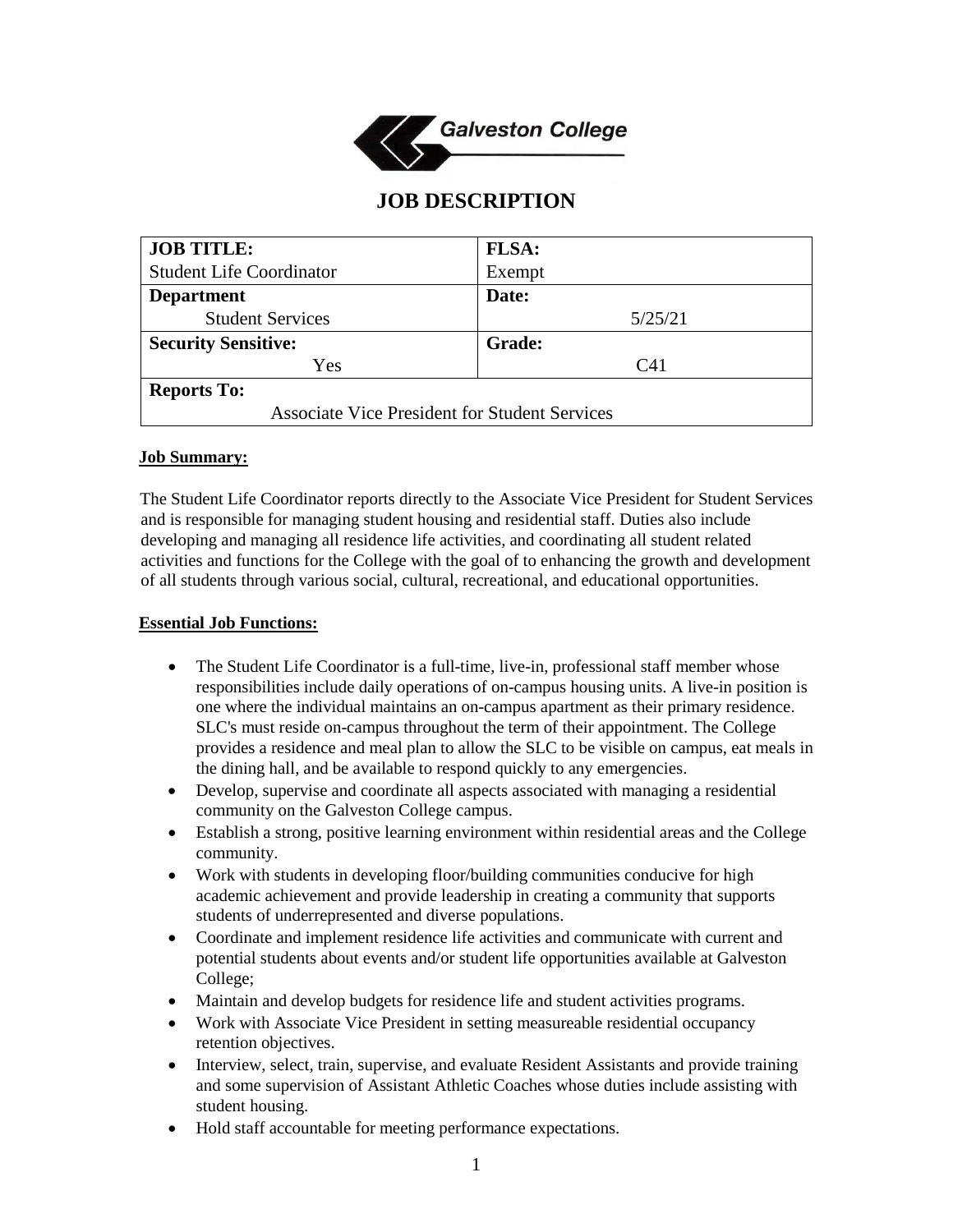- Collaborate with the AVP to maintain a comprehensive residence life handbook and appropriate forms.
- Work with Facilities department on all maintenance issues and as necessary to get rooms prepared for in-coming students.
- Report disciplinary infractions to the Associate Vice President for Student Services and see that students comply with all sanctions.
- Maintain accurate databases of student's interested in living on campus and following up with prospective residential life students to maximize housing occupancy.
- Provide appropriate, timely and accurate information to the Business and Financial Aid Offices about residents in order to expedite billing and financial aid.
- Provide tours of campus housing as needed.
- Coordinates all student related activities and functions in order to develop and maintain an appropriate student life environment;
- Serves as advisor for the Student Government Association and maintains accurate records of all student activities events and Student Government Association activities (including event proposals, budgets, contacts, contracts, media/publicity, and evaluations);
- Promotes and supports campus clubs and organizations; promotes the creation and development of new campus clubs and organizations; provides an annual orientation for all clubs and organizations; maintains appropriate contact with all clubs and organizations, including advisors;
- Promotes, organizes, schedules, and supervises student intramural/recreational programs, and coordinates campus special events such as Fall Festival, organizational fairs, Mardi Gras activities, blood drives, movie nights, and other activities;
- Coordinates, prepares, and disseminates publications related to student clubs, student activities, student intramurals, and student services, to students, staff and the community.
- Coordinates promotion of Student Life Events with the Office of Public Affairs.
- Assists in preparing and editing student flyers, posters, literature and other materials prepared by student groups for on and off-campus distribution. Implements and oversees processes for posting/distributing of materials on campus as requested;
- Coordinates campus volunteer programs; maintains accurate records of all volunteer programs that Galveston College student organizations sponsor, co-sponsor, and/or participate in on behalf of the College;
- Develop summer camp offerings in cooperation with the Continuing Education Department with the goal of keeping student housing occupied throughout the year.
- Assists with student recruitment activities and promotes the College, as required;
- Assists with graduation ceremonies, as required;
- Maintains confidentiality of information exposed to in the course of business regarding students, supervisors or other employees;
- Contributes to a safe educational and working environment by participating in all drills and training and being prepared to take action should a health or safety emergency occur;
- Requires the kind of teamwork, supervision, and personal interaction, that cannot be had in a home office situation; therefore, regular and predictable on-site attendance is a job requirement;
- Eligible to conduct criminal background checks;
- Performs all other duties, as assigned.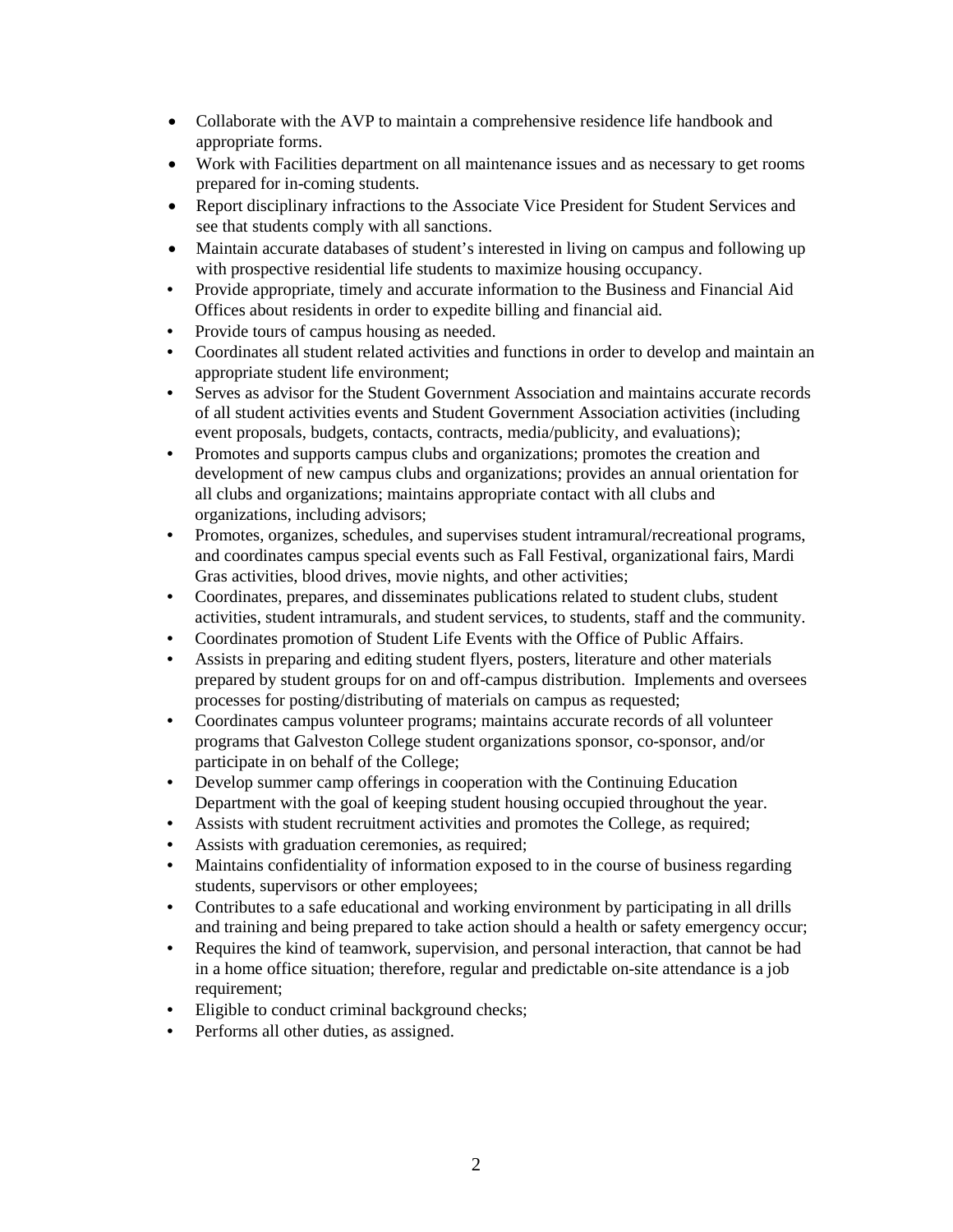## **Minimum Education, Skills and Abilities:**

- Bachelor's degree required;
- Demonstrated understanding of, and a commitment to: the community college mission and purpose; teaching and learning; high academic standards; and, student success;
- Knowledge and experience using integrated software systems and Microsoft applications (with proficiency in MS Word, Outlook, Publisher, Excel, and PowerPoint presentation);
- Ability to work effectively with a diverse student population;
- Demonstrated organizational skills with attention to detail;
- Ability to work a flexible work schedule including evenings and weekends as needed;
- Demonstrated excellent oral and written interpersonal skills to effectively communicate with students, faculty, and the general public;
- Skill in establishing and maintaining effective working relationship with students, employees and the public;
- Skill in facilitating and modeling a quality customer service orientation;
- Ability to efficiently multi-task and conduct/complete independent work assignments.

## **Preferred Qualifications:**

- Demonstrated understanding of how to operate a successful student housing and residence life program;
- Master's degree;
- One to three years related work experience; preferably in a community college or university setting.

## **Work Environment:**

- Work primarily, but not exclusively, in a climate controlled environment with minimal safety/health hazard potential or work hazards;
- The position requires average agility and good physical condition;
- Ability to lift and carry moderately heavy materials weighing up to approximately 25 to 30 pounds;
- Work may require sitting, near vision use for reading and computer use, lifting, stooping, bending, stretching, walking, standing, pushing, pulling, reaching, and other physical exertion.

## **Special Requirements:**

- Subject to a criminal background check prior to employment.
- Ability to work a flexible work schedule including evenings and weekends as needed.

Note: The above statements are intended to describe the general nature and level of work being performed by the person assigned to this job. They are not intended to be an exhaustive list of all responsibilities, duties, skills and physical demands required of personnel so classified.